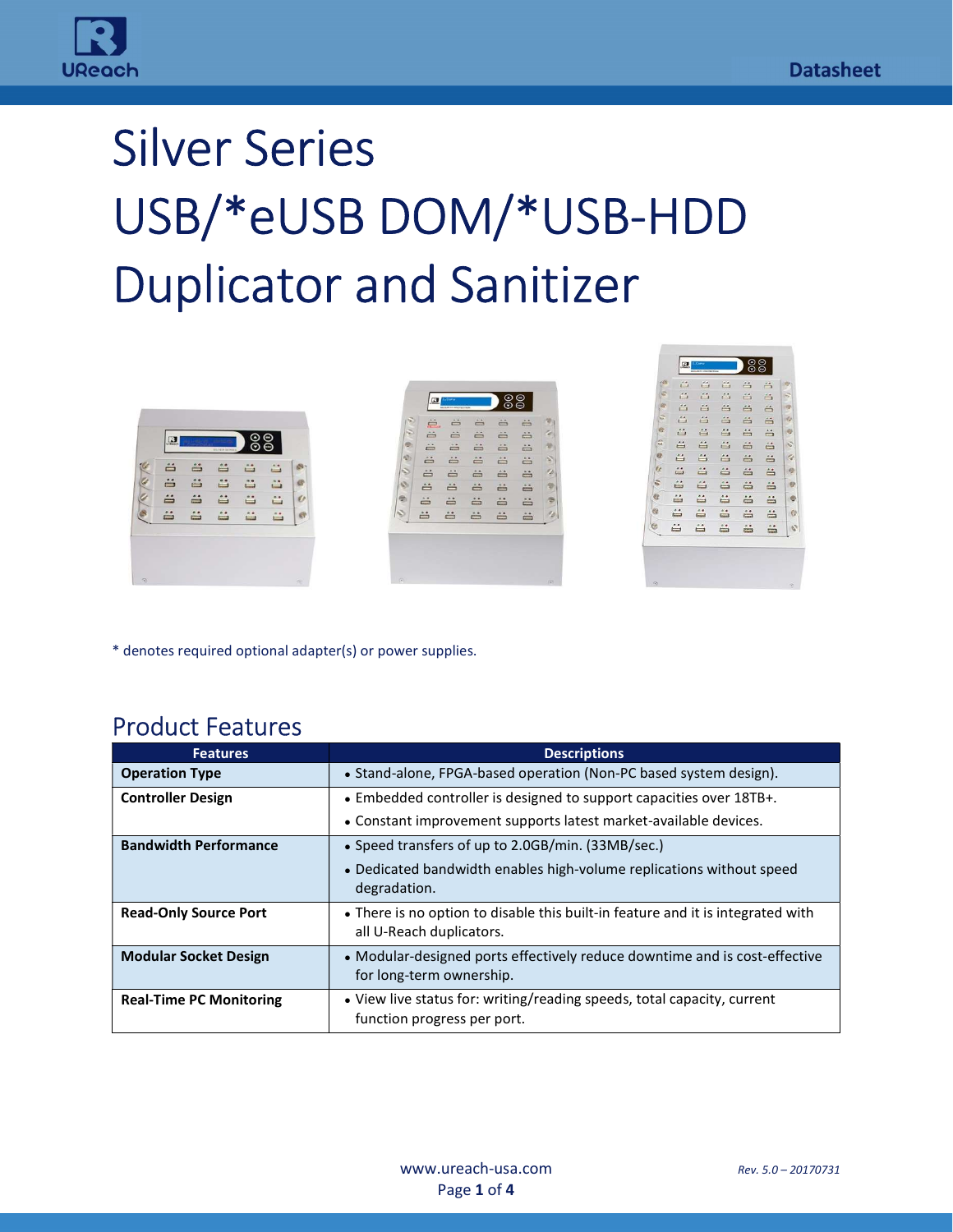

#### Product Models

| <b>Photos</b>                             | <b>Models</b>  | <b>Target Ports</b> |
|-------------------------------------------|----------------|---------------------|
| <b>MEDITE 381</b><br>THE TOT THE R.P. TOP | <b>UB905S</b>  | 1:4                 |
| 22220                                     | <b>UB910S</b>  | 1:9                 |
|                                           | <b>UB920S</b>  | 1:19                |
|                                           | <b>UB930S</b>  | 1:29                |
| $\frac{1}{2}$                             | <b>UB940S</b>  | 1:39                |
| 22253                                     | <b>UB960S</b>  | 1:59                |
| N/A                                       | <b>UB9120S</b> | 1:119               |

## Product Functions

i<br>T

| <b>Functions</b>              | <b>Descriptions</b>                                                        |
|-------------------------------|----------------------------------------------------------------------------|
| 2 Copy Modes                  | . Quick Copy (System & Files): Supports Windows, Mac, and Linux.           |
|                               | • Whole Media: Copies bit-by-bit regardless of format and data type.       |
| <b>Compare (Verification)</b> | • Bit-by-bit data comparison from the source device to target device(s).   |
| <b>3 Sanitization Modes</b>   | • Quick Erase                                                              |
|                               | • Full Erase (NIST 800-88)                                                 |
|                               | • DoD Erase (DoD 5220.22-M)                                                |
| <b>Media Checking Tools</b>   | • Diverse tools for verifying flash quality for bad sectors, capacity      |
|                               | authenticity, and read/write speeds.                                       |
| Do Format                     | • Automatically detects and formats device(s) to either FAT16 or FAT32.    |
| <b>Measure Speed</b>          | • Performs speed check by overwriting and reading the connected device(s). |
| <b>Capacity Check</b>         | • Verifies the maximum capacity available.                                 |
| Calc. CRC64                   | • Calculates the CRC64 value from the source device.                       |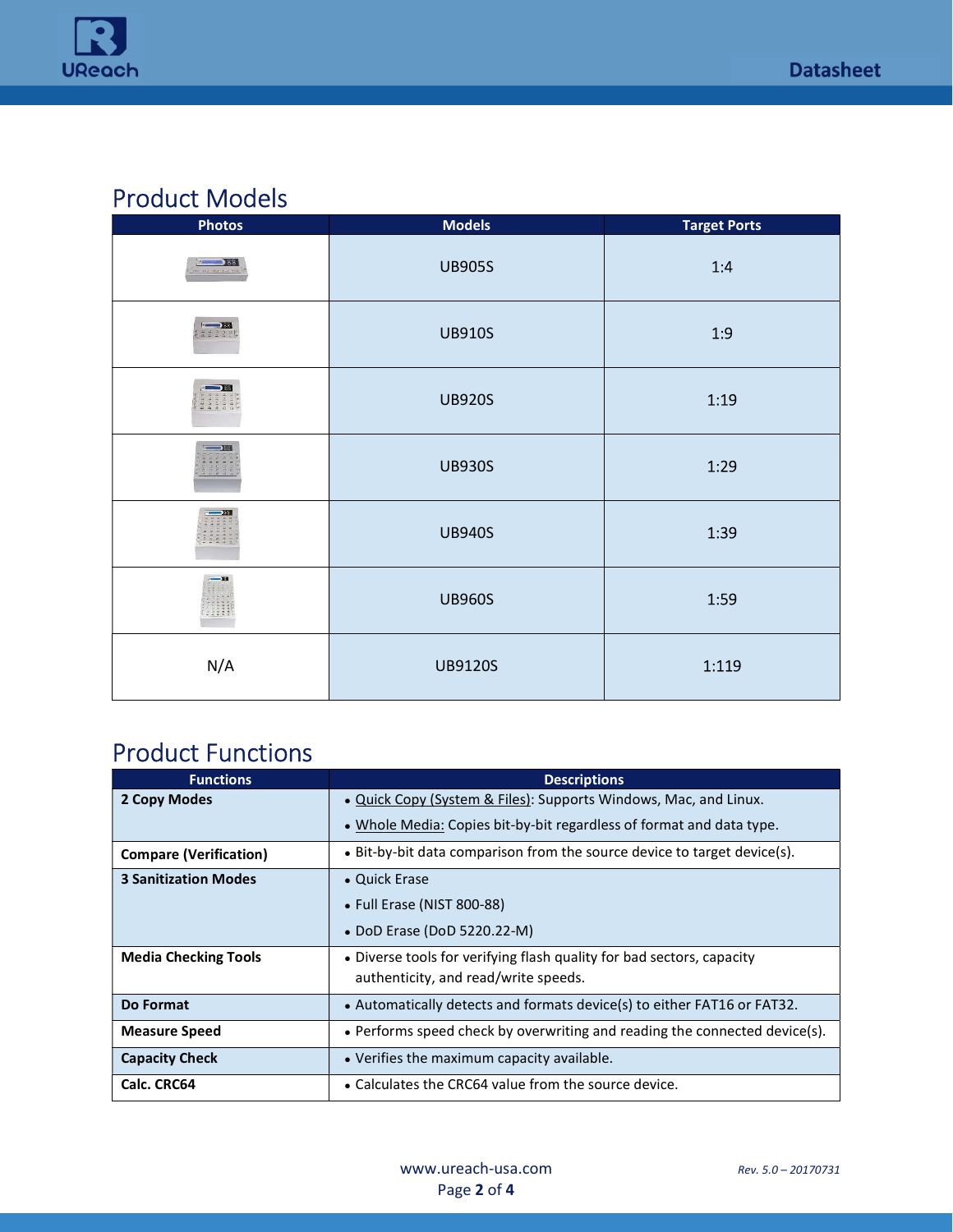

i<br>T

| <b>A2 Fake Picker</b> | • Checks device(s) that contain fake capacities. |
|-----------------------|--------------------------------------------------|

## Product Compatibilities

| <b>Compatibilities</b>                                           | <b>Descriptions</b>                                                                                                                                                                                                         |
|------------------------------------------------------------------|-----------------------------------------------------------------------------------------------------------------------------------------------------------------------------------------------------------------------------|
| <b>Compatible Devices</b>                                        | $\bullet$ USB1.1/2.0/3.0 devices and USB-HDDs.                                                                                                                                                                              |
| <b>Compatible Devices (Requires</b><br><b>Optional Adapters)</b> | • SD/MicroSD                                                                                                                                                                                                                |
| <b>Supported Formats</b>                                         | . Quick Copy Function: FAT16/32/64, Windows (NTFS), Linux<br>(Ext2/Ext3/Ext4), and Mac (HFS, HFS+, HFSX).<br>• Whole Device Copy Function: All Formats, including proprietary formats.<br>• GPT, MBR, and Advanced Formats. |
| Supported O/S                                                    | • All (Windows, Mac, Linux, and other proprietary systems).                                                                                                                                                                 |

## Product Specifications

| <b>Specifications</b>              | <b>Descriptions</b>                                                    |
|------------------------------------|------------------------------------------------------------------------|
| <b>LCD Display</b>                 | • Backlit Monochrome LCD Display                                       |
|                                    | • 2 LED Indicators per Port:                                           |
| <b>LEDs</b>                        | • Green (Pass) and Red (Fail)                                          |
| <b>Control Panel</b>               | • 4 Push Buttons ( $\blacktriangle$ , $\nabla$ , OK, ESC)              |
| <b>Power Requirements</b>          | • Power Adapter Input: 100-240VAC / 47-63Hz / 1.6A Max.                |
|                                    | • Power Adapter Output: 12VDC / 9A                                     |
|                                    | • Each USB 2.0 Port supports up to 2A                                  |
| <b>Operational Temperature</b>     | • $0^{\circ}$ C ~ 60 $^{\circ}$ C (32 $^{\circ}$ F ~ 140 $^{\circ}$ F) |
| <b>Non-operational Temperature</b> | $\bullet$ -20°C ~85°C (-4°F ~ 185°F)                                   |
| <b>Humidity</b>                    | • Operating: 20% ~ 95%, non-condensing                                 |
|                                    | • Non-operating: 5% to 95%, non-condensing                             |
| <b>Physical Dimensions (LxWxH)</b> | • UB905S - 292.1 mm x 228.6 mm x 76.2 mm (11.5 in. x 9 in. x 3 in.)    |
|                                    | • UB910S - 406.4 mm x 330.2 mm x 292.1 mm (16 in. x 13 in. x 11.5 in.) |
|                                    | • UB920S-406.4 mm x 330.2 mm x 381 mm (16 in. x 13 in. x 15 in.)       |
|                                    | • UB930S - 419.1 mm x 381 mm x 355.6 mm (16.5 in. x 15 in. x 14 in.)   |
|                                    | • UB940S – 457.2 mm x 419.1 mm x 406.4 mm (18 in. x 16.5 in. x 16 in.) |
|                                    | • UB960S - 508 mm x 381 mm x 419.1 mm (20 in. x 15 in. x 16.5 in.)     |
|                                    | $\bullet$ UB9120S - TBA                                                |
| <b>Product Weight</b>              | • UB905S – 2.27 kg (5.0 lbs.)                                          |
|                                    | • UB910S - 4.99 kg (11.0 lbs.)                                         |
|                                    | • UB920S - 6.12 kg (13.5 lbs.)                                         |
|                                    | • UB930S $- 7.48$ kg (16.5 lbs.)                                       |
|                                    | • UB940S - 9.53 kg (21.0 lbs.)                                         |